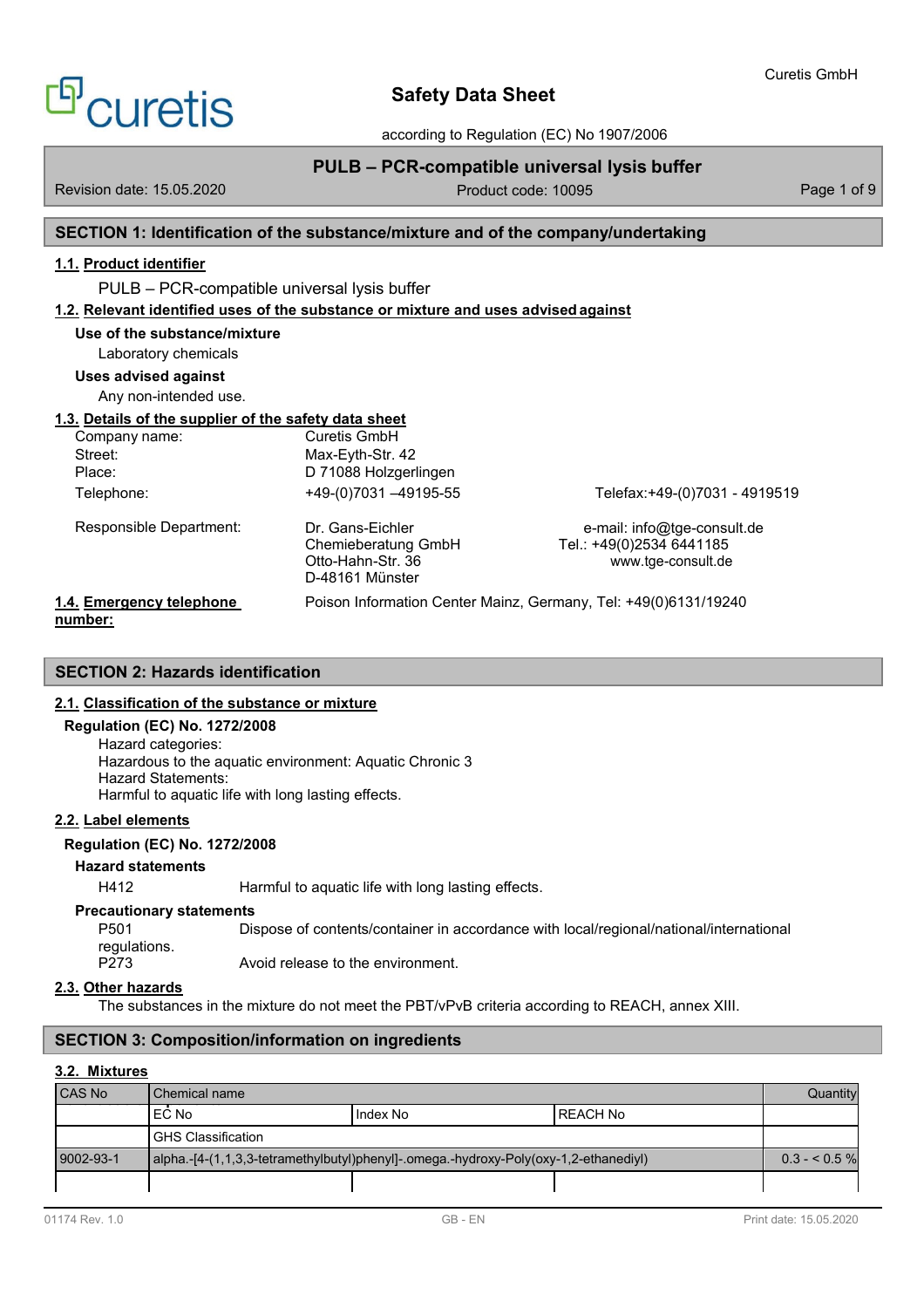# <sup>9'</sup>CLIretis

# **Safety Data Sheet**

according to Regulation (EC) No 1907/2006

# **PULB – PCR-compatible universal lysis buffer**

Revision date: 15.05.2020 **Product code: 10095** Page 2 of 9

Acute Tox. 4, Skin Irrit. 2, Eye Dam. 1, Aquatic Acute 1 (M-Factor = 10), Aquatic Chronic 1; H302 H315 H318 H400 H410

Full text of H and EUH statements: see section 16.

## **Further Information**

Product does not contain listed SVHC substances > 0,1 % according to Regulation (EC) No. 1907/2006 Article 59 (REACH)

# **SECTION 4: First aid measures**

## **4.1. Description of first aid measures**

### **General information**

In case of accident or unwellness, seek medical advice immediately (show directions for use or safety data sheet if possible).

## **After inhalation**

In case of accident by inhalation: remove casualty to fresh air and keep at rest. In case of respiratory tract irritation, consult a physician.

### **After contact with skin**

Gently wash with plenty of soap and water. In case of skin irritation, seek medical treatment.

#### **After contact with eyes**

Rinse cautiously with water for several minutes. In case of troubles or persistent symptoms, consult an ophthalmologist.

### **After ingestion**

Rinse mouth thoroughly with water. Let water be drunken in little sips (dilution effect). Do NOT induce vomiting. In all cases of doubt, or when symptoms persist, seek medical advice.

### **4.2. Most important symptoms and effects, both acute and delayed**

No information available.

# **4.3. Indication of any immediate medical attention and special treatment needed**

Treat symptomatically.

## **SECTION 5: Firefighting measures**

## **5.1. Extinguishing media**

### **Suitable extinguishing media**

Carbon dioxide (CO2). Dry extinguishing powder. alcohol resistant foam. Atomized water.

### **Unsuitable extinguishing media**

High power water jet.

# **5.2. Special hazards arising from the substance or mixture**

Can be released in case of fire: Carbon monoxide. Carbon dioxide (CO2).

# **5.3. Advice for firefighters**

In case of fire: Wear self-contained breathing apparatus.

# **Additional information**

Collect contaminated fire extinguishing water separately. Do not allow entering drains or surface water. Co-ordinate fire-fighting measures to the fire surroundings.

# **SECTION 6: Accidental release measures**

# **6.1. Personal precautions, protective equipment and emergency procedures**

Safe handling: see section 7

Personal protection equipment: see section 8

# **6.2. Environmental precautions**

Do not allow to enter into surface water or drains. Eliminate leaks immediately.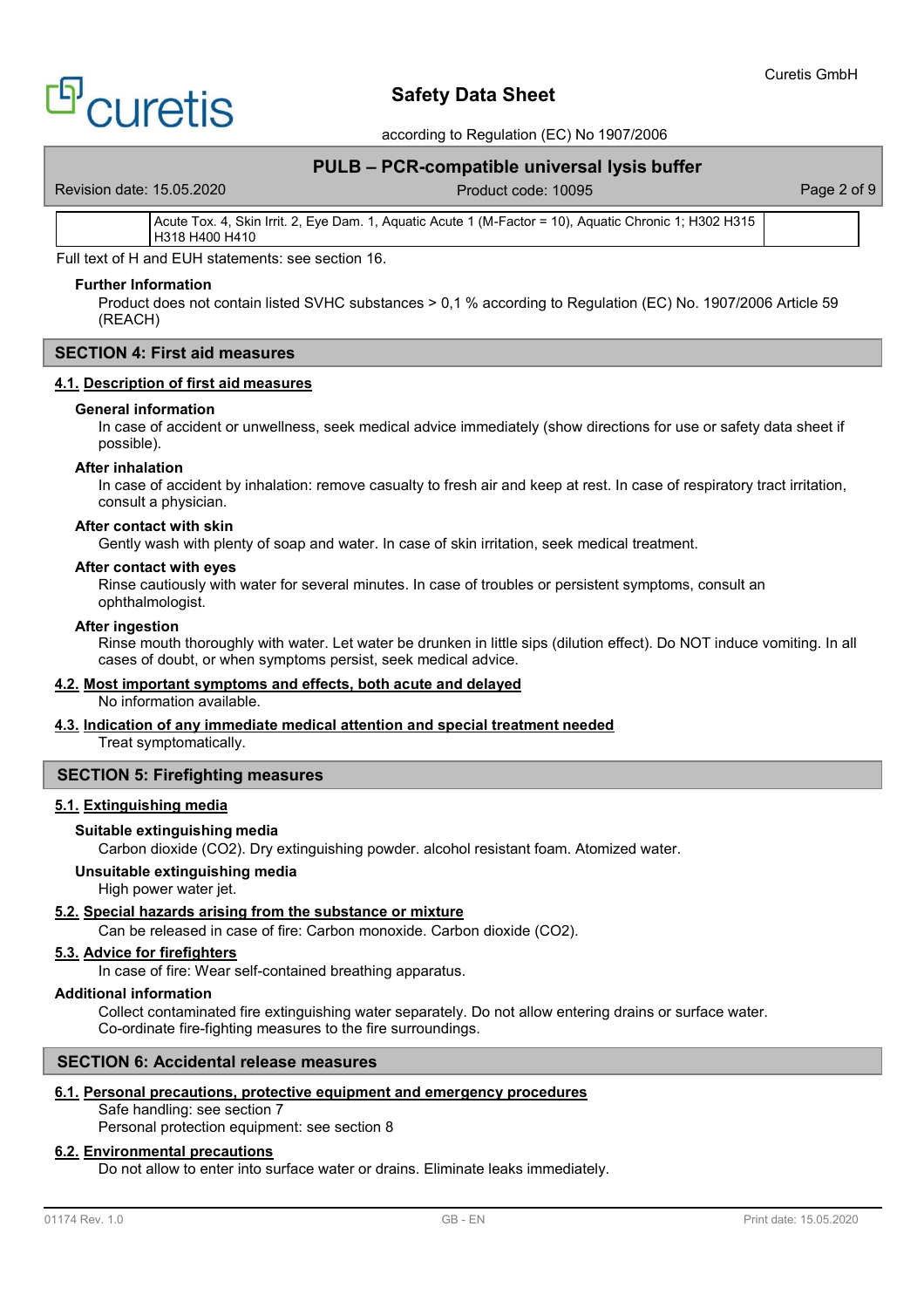

according to Regulation (EC) No 1907/2006

# **PULB – PCR-compatible universal lysis buffer**

Revision date: 15.05.2020 **Product code: 10095** Page 3 of 9

## **6.3. Methods and material for containment and cleaning up**

Absorb with liquid-binding material (e.g. sand, diatomaceous earth, acid- or universal binding agents). Treat the recovered material as prescribed in the section on waste disposal. Clean contaminated objects and areas thoroughly observing environmental regulations.

## **6.4. Reference to other sections**

Disposal: see section 13

## **SECTION 7: Handling and storage**

# **7.1. Precautions for safe handling**

### **Advice on safe handling**

Wear suitable protective clothing. See section 8.

# **Advice on protection against fire and explosion**

Usual measures for fire prevention.

## **Further information on handling**

General protection and hygiene measures: See section 8.

## **7.2. Conditions for safe storage, including any incompatibilities**

## **Requirements for storage rooms and vessels**

Keep container tightly closed in a cool, well-ventilated place.

### **Hints on joint storage**

Do not store together with: Explosives. Oxidizing solids. Oxidizing liquids. Radioactive substances. Infectious substances. Food and animal feedingstuff.

## **Further information on storage conditions**

Keep the packing dry and well sealed to prevent contamination and absorbtion of humidity. Recommended storage temperature: 20°C Protect against: frost. UV-radiation/sunlight. heat. Humidity

# **7.3. Specific end use(s)**

See section 1.

## **SECTION 8: Exposure controls/personal protection**

## **8.1. Control parameters**

### **Additional advice on limit values**

To date, no national critical limit values exist.

## **8.2. Exposure controls**

### **Appropriate engineering controls**

Technical measures and the application of suitable work processes have priority over personal protection equipment. Provide adequate ventilation.

### **Protective and hygiene measures**

Always close containers tightly after the removal of product. When using do not eat, drink, smoke, sniff. Wash hands before breaks and after work.

## **Eye/face protection**

Wear safety glasses; chemical goggles (if splashing is possible). BS/EN 166

### **Hand protection**

Wear suitable gloves. Suitable material: FKM (fluororubber). - Thickness of glove material: 0,4 mm Breakthrough time >= 8 h Butyl rubber. - Thickness of glove material: 0,5 mm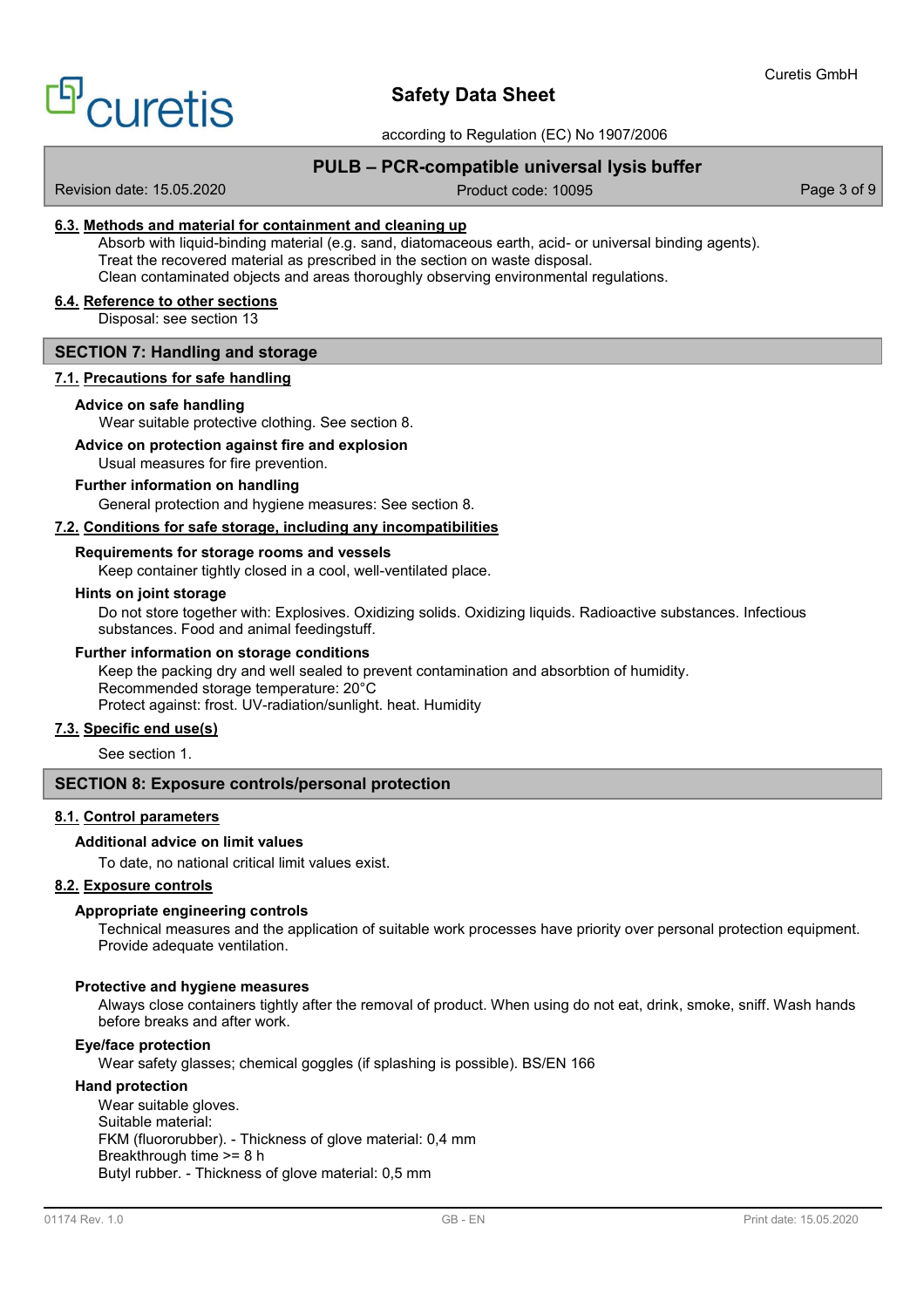# <sup>E</sup>curetis

# **Safety Data Sheet**

according to Regulation (EC) No 1907/2006

# **PULB – PCR-compatible universal lysis buffer**

Revision date: 15.05.2020 **Product code: 10095** Page 4 of 9

Breakthrough time >= 8 h CR (polychloroprenes, Chloroprene rubber). - Thickness of glove material: 0,5 mm Breakthrough time >= 8 h NBR (Nitrile rubber). - Thickness of glove material: 0,35 mm Breakthrough time >= 8 h PVC (Polyvinyl chloride). - Thickness of glove material: 0,5 mm Breakthrough time >= 8 h The selected protective gloves have to satisfy the specifications of EU Directive 89/686/EEC and the standard EN 374 derived from it. Check leak tightness/impermeability prior to use. In the case of wanting to use the gloves again, clean them before taking off and air them well.

## **Skin protection**

Suitable protective clothing: Lab apron. Minimum standard for preventive measures while handling with working materials are specified in the TRGS 500 (D).

## **Respiratory protection**

With correct and proper use, and under normal conditions, breathing protection is not required. Respiratory protection necessary at:

-Exceeding exposure limit values

-Insufficient ventilation. and aerosol or mist formation

Suitable respiratory protective equipment: particulates filter device (DIN EN 143). Type: P1-3

The filter class must be suitable for the maximum contaminant concentration (gas/vapour/aerosol/particulates) that may arise when handling the product. If the concentration is exceeded, self-contained breathing apparatus mustbe used.

## **Environmental exposure controls**

No special precautionary measures are necessary.

## **SECTION 9: Physical and chemical properties**

## **9.1. Information on basic physical and chemical properties**

| Physical state:<br>Colour:<br>Odour:     | liquid<br>not determined<br>characteristic |                           |
|------------------------------------------|--------------------------------------------|---------------------------|
| pH-Value:                                |                                            | not determined            |
| Changes in the physical state            |                                            |                           |
| Melting point:                           |                                            | $\sim$ 0 °C               |
| Initial boiling point and boiling range: |                                            | $~100~{\rm ^{\circ}C}$    |
| Sublimation point:                       |                                            | not determined            |
| Softening point:                         |                                            | not determined            |
| Pour point:                              |                                            | not determined            |
| Flash point:                             |                                            | not determined            |
| Sustaining combustion:                   |                                            | Not sustaining combustion |
| <b>Explosive properties</b><br>none      |                                            |                           |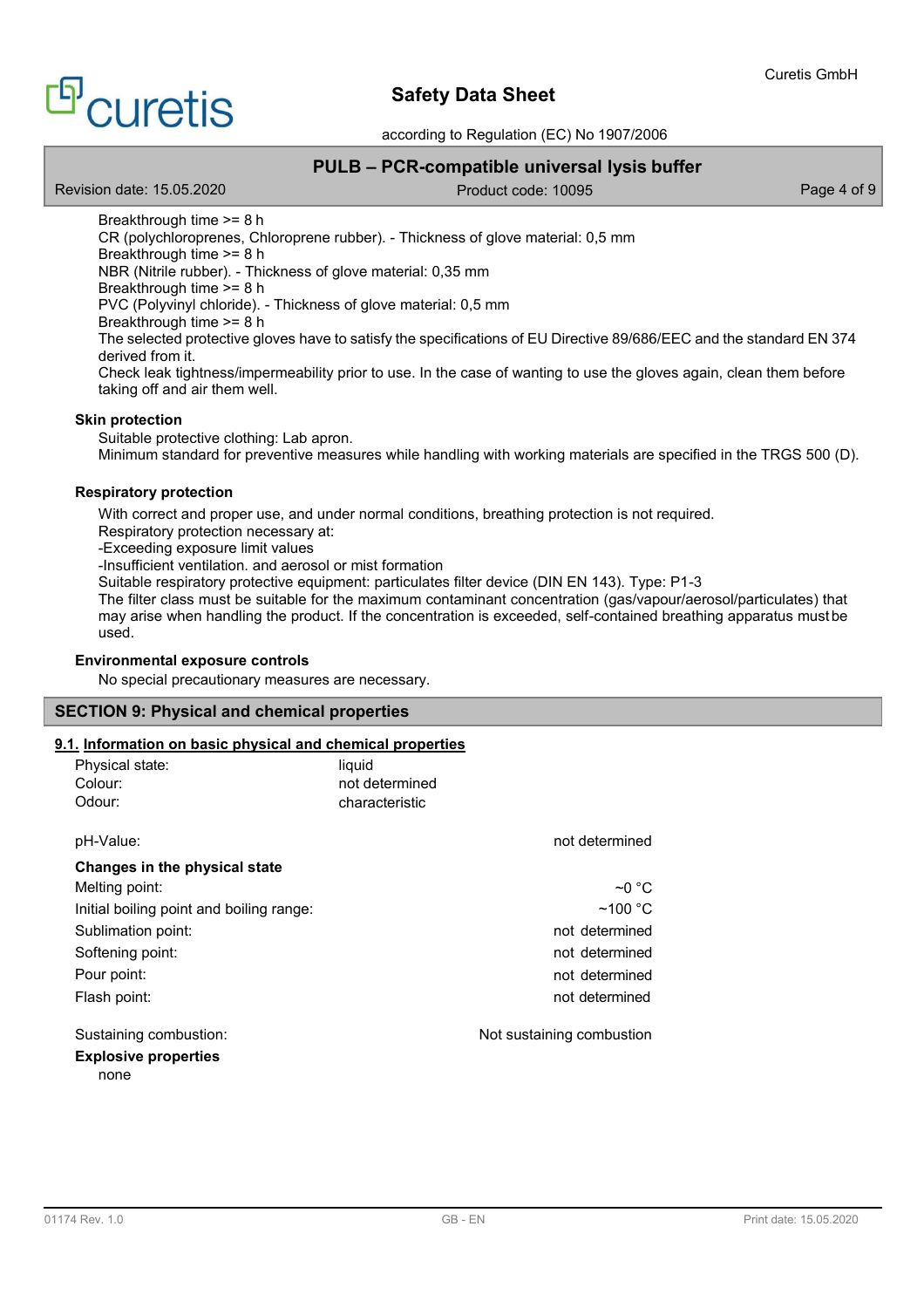# <sup>c</sup>Curetis

# **Safety Data Sheet**

according to Regulation (EC) No 1907/2006

| PULB - PCR-compatible universal lysis buffer |             |
|----------------------------------------------|-------------|
| Product code: 10095                          | Page 5 of 9 |
| not determined                               |             |
| not determined                               |             |
| not determined                               |             |
| not determined                               |             |
| not determined                               |             |
|                                              |             |
|                                              |             |
|                                              |             |
| not determined                               |             |
| not determined                               |             |
| not determined                               |             |
|                                              |             |
| not determined                               |             |
| not determined                               |             |
| not determined                               |             |
| not determined                               |             |
| not determined                               |             |
| not determined                               |             |
| not determined                               |             |
| not determined                               |             |
|                                              |             |
| not determined                               |             |
|                                              |             |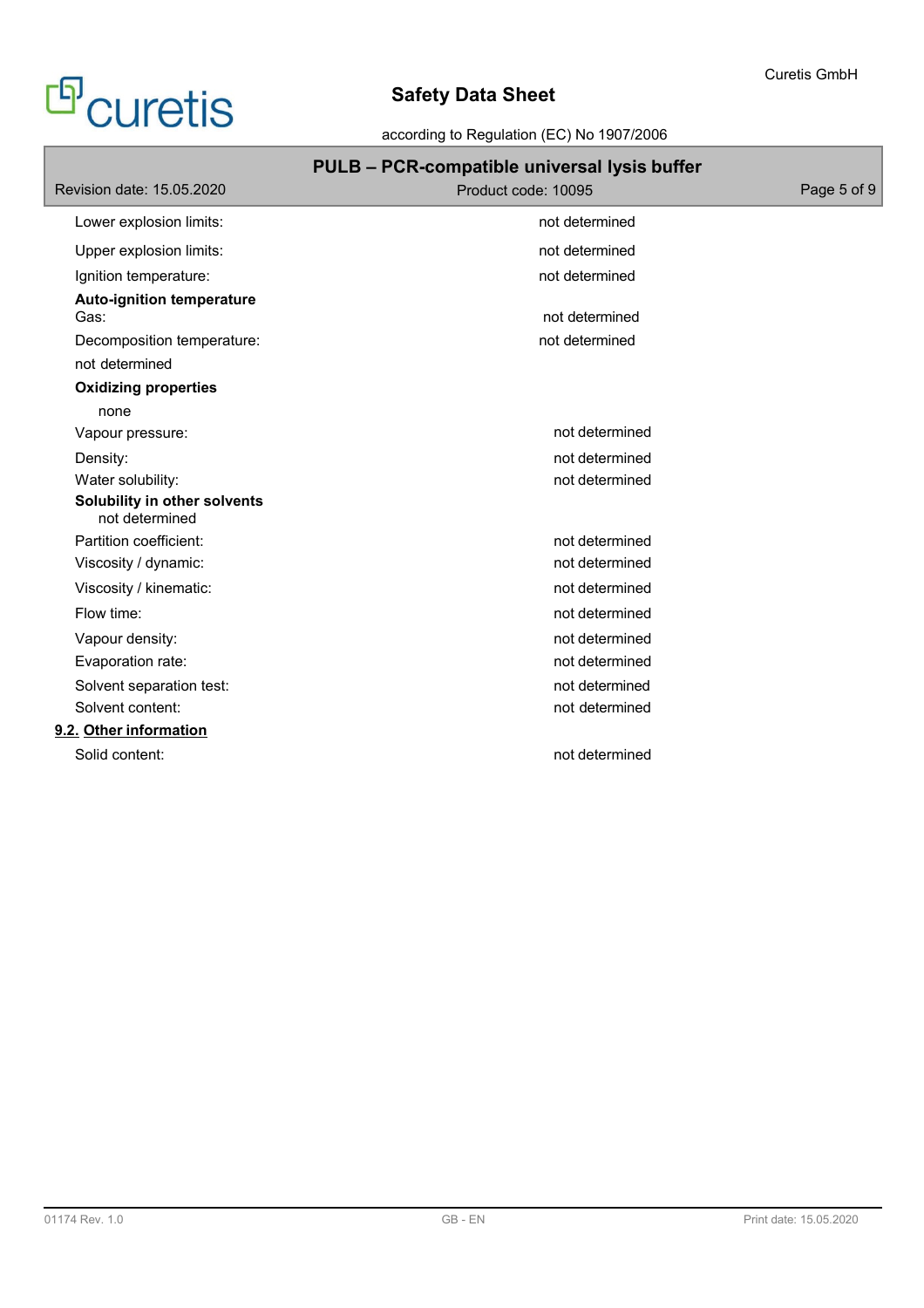# <sup>9'</sup>Curetis

# **Safety Data Sheet**

according to Regulation (EC) No 1907/2006

# **PULB – PCR-compatible universal lysis buffer**

Revision date: 15.05.2020 **Product code: 10095** Page 6 of 9

## **SECTION 10: Stability and reactivity**

## **10.1. Reactivity**

No information available.

## **10.2. Chemical stability**

The product is chemically stable under recommended conditions of storage, use and temperature.

## **10.3. Possibility of hazardous reactions**

Refer to chapter 10.5.

## **10.4. Conditions to avoid**

Protect against: UV-radiation/sunlight. heat.

## **10.5. Incompatible materials**

Materials to avoid: Oxidizing agents, strong. Reducing agents, strong.

## **10.6. Hazardous decomposition products**

Can be released in case of fire: Carbon monoxide. Carbon dioxide (CO2).

## **SECTION 11: Toxicological information**

## **11.1. Information on toxicological effects**

## **Toxicocinetics, metabolism and distribution**

No data available.

## **Acute toxicity**

Based on available data, the classification criteria are not met.

| CAS No    | Chemical name  |                                   |                                                                                      |              |               |
|-----------|----------------|-----------------------------------|--------------------------------------------------------------------------------------|--------------|---------------|
|           | Exposure route | Dose                              | <b>Species</b>                                                                       | Source       | <b>Method</b> |
| 9002-93-1 |                |                                   | alpha.-[4-(1,1,3,3-tetramethylbutyl)phenyl]-.omega.-hydroxy-Poly(oxy-1,2-ethanediyl) |              |               |
|           | oral           | LD <sub>50</sub><br>1800<br>mg/kg | Rat                                                                                  | <b>RTECS</b> |               |

### **Irritation and corrosivity**

Based on available data, the classification criteria are not met.

## **Sensitising effects**

Based on available data, the classification criteria are not met.

### **Carcinogenic/mutagenic/toxic effects for reproduction**

Based on available data, the classification criteria are not met.

## **STOT-single exposure**

Based on available data, the classification criteria are not met.

## **STOT-repeated exposure**

Based on available data, the classification criteria are not met.

### **Aspiration hazard**

Based on available data, the classification criteria are not met.

## **Specific effects in experiment on an animal**

No data available.

## **SECTION 12: Ecological information**

## **12.1. Toxicity**

The product has not been tested.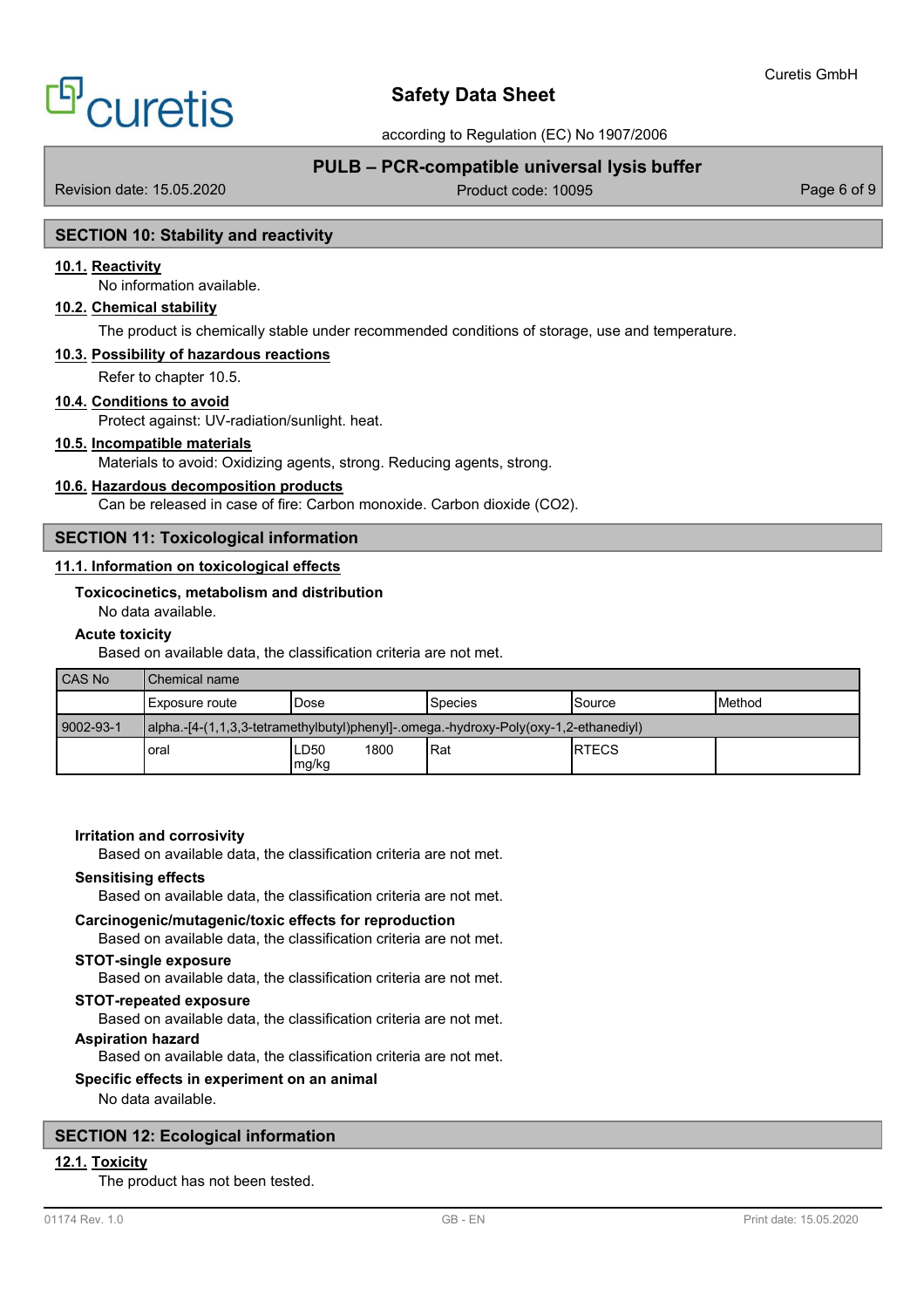

according to Regulation (EC) No 1907/2006

# **PULB – PCR-compatible universal lysis buffer**

Revision date: 15.05.2020 **Product code: 10095** Page 7 of 9

| <b>CAS No</b> | Chemical name                                                                        |               |            |  |                                              |               |        |
|---------------|--------------------------------------------------------------------------------------|---------------|------------|--|----------------------------------------------|---------------|--------|
|               | Aquatic toxicity                                                                     | Dose          |            |  | [h]   [d] Species                            | Source        | Method |
| 9002-93-1     | alpha.-[4-(1,1,3,3-tetramethylbutyl)phenyl]-.omega.-hydroxy-Poly(oxy-1,2-ethanediyl) |               |            |  |                                              |               |        |
|               | Acute fish toxicity                                                                  | <b>LC50</b>   | $>10$ mg/l |  | 96 h Lepomis macrochirus                     | <b>US EPA</b> |        |
|               | Acute algae toxicity                                                                 | ErC50<br>mg/l | 124.3      |  | 72 h Poteriochromonas<br><b>Imalhamensis</b> | <b>US EPA</b> |        |
|               | Acute crustacea toxicity                                                             | EC50<br>mg/l  | 0,011      |  | 48 hDaphnia magna                            | <b>US EPA</b> |        |

## **12.2. Persistence and degradability**

The product has not been tested.

## **12.3. Bioaccumulative potential**

No indication of bioaccumulation potential.

# **Partition coefficient n-octanol/water**

| <b>CAS No</b> | Chemical<br>name                                                                                                                     | Pow<br>LOO |
|---------------|--------------------------------------------------------------------------------------------------------------------------------------|------------|
| $9002-93-7$   | . (2-ethanediy). .<br>alpha<br>$\overline{\phantom{a}}$<br>1,3,3-tetramethylbutyl)phenyl]-.omega.-hydroxy-Poly(oxy-1<br>-14-1<br>. . | 4,86       |

## **12.4. Mobility in soil**

No data available.

## **12.5. Results of PBT and vPvB assessment**

The substances in the mixture do not meet the PBT/vPvB criteria according to REACH, annex XIII.

# **12.6. Other adverse effects**

No data available.

### **Further information**

Do not allow to enter into surface water or drains.

# **SECTION 13: Disposal considerations**

## **13.1. Waste treatment methods**

## **Disposal recommendations**

Observe in addition any national regulations! Consult the local waste disposal expert about waste disposal. Non-contaminated packages may be recycled.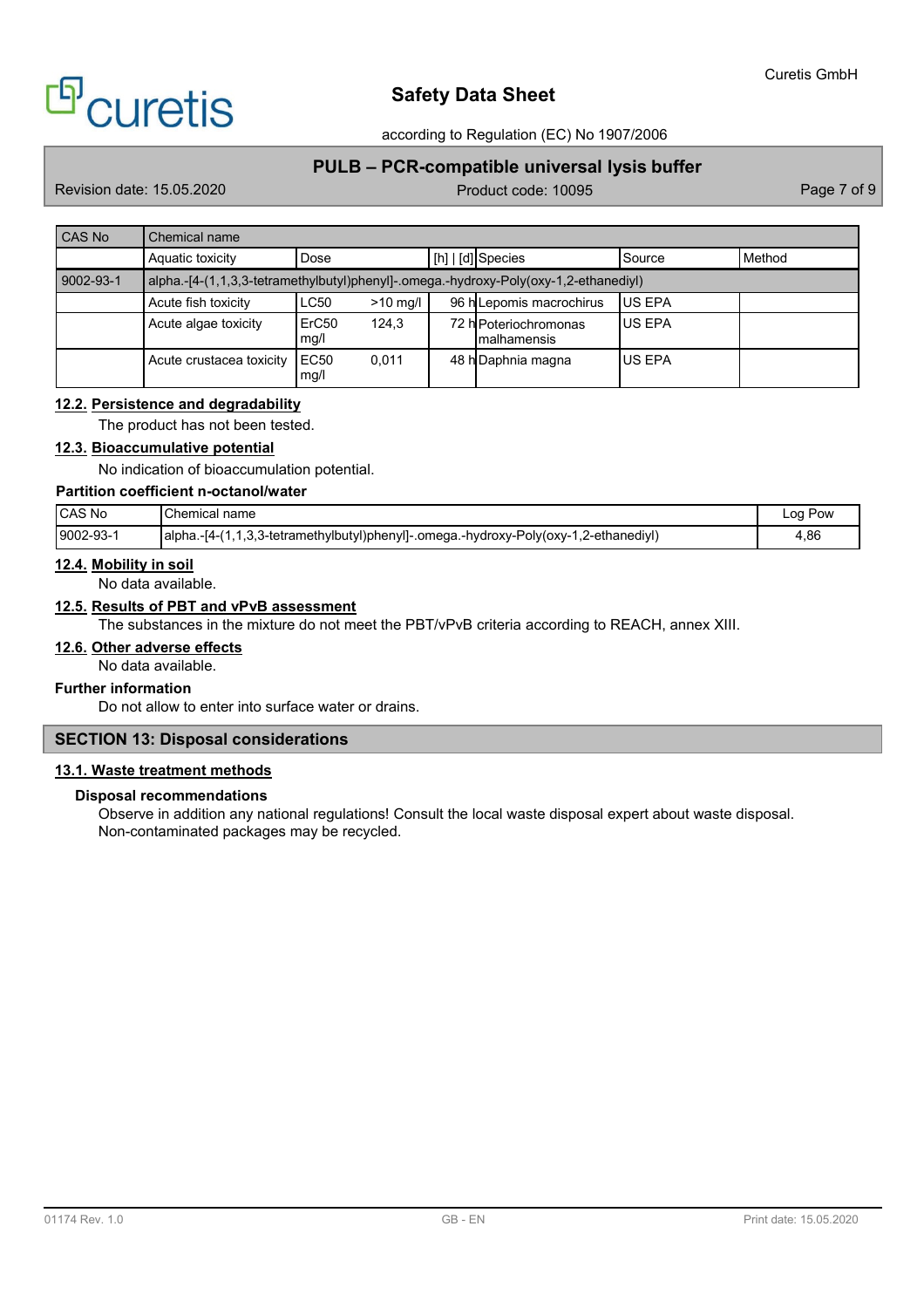# <sup>9</sup>curetis

# **Safety Data Sheet**

according to Regulation (EC) No 1907/2006

# **PULB – PCR-compatible universal lysis buffer**

Revision date: 15.05.2020 **Product code: 10095** Page 8 of 9

According to (EWC) European Waste Catalogue, allocation of waste identity numbers/waste descriptions must be carried out in a specific way for every industry and process. Control report for waste code/ waste marking according to (EWC) European Waste Catalogue:

## **List of Wastes Code - residues/unused products**

160506 WASTES NOT OTHERWISE SPECIFIED IN THE LIST; gases in pressure containers and discarded chemicals; laboratory chemicals, consisting of or containing hazardous substances, including mixtures of laboratory chemicals; hazardous waste

## **List of Wastes Code - used product**

160506 WASTES NOT OTHERWISE SPECIFIED IN THE LIST; gases in pressure containers and discarded chemicals; laboratory chemicals, consisting of or containing hazardous substances, including mixtures of laboratory chemicals; hazardous waste

## **List of Wastes Code - contaminated packaging**

150110 WASTE PACKAGING; ABSORBENTS, WIPING CLOTHS, FILTER MATERIALS AND PROTECTIVE CLOTHING NOT OTHERWISE SPECIFIED; packaging (including separately collected municipal packaging waste); packaging containing residues of or contaminated by hazardous substances; hazardous waste

## **Contaminated packaging**

Handle contaminated packages in the same way as the substance itself.

## **SECTION 14: Transport information**

## **Land transport (ADR/RID)**

| 14.1. UN number:                   | No dangerous good in sense of this transport regulation. |
|------------------------------------|----------------------------------------------------------|
| 14.2. UN proper shipping name:     | No dangerous good in sense of this transport regulation. |
| 14.3. Transport hazard class(es):  | No dangerous good in sense of this transport regulation. |
|                                    |                                                          |
| 14.4. Packing group:               | No dangerous good in sense of this transport regulation. |
|                                    |                                                          |
| Inland waterways transport (ADN)   |                                                          |
| 14.1. UN number:                   | No dangerous good in sense of this transport regulation. |
| 14.2. UN proper shipping name:     | No dangerous good in sense of this transport regulation. |
| 14.3. Transport hazard class(es):  | No dangerous good in sense of this transport regulation. |
| 14.4. Packing group:               | No dangerous good in sense of this transport regulation. |
| <b>Marine transport (IMDG)</b>     |                                                          |
| 14.1. UN number:                   | No dangerous good in sense of this transport regulation. |
| 14.2. UN proper shipping name:     | No dangerous good in sense of this transport regulation. |
| 14.3. Transport hazard class(es):  | No dangerous good in sense of this transport regulation. |
| 14.4. Packing group:               | No dangerous good in sense of this transport regulation. |
| Air transport (ICAO-TI/IATA-DGR)   |                                                          |
| 14.1. UN number:                   | No dangerous good in sense of this transport regulation. |
| 14.2. UN proper shipping name:     | No dangerous good in sense of this transport regulation. |
| 14.3. Transport hazard class(es):  | No dangerous good in sense of this transport regulation. |
| 14.4. Packing group:               | No dangerous good in sense of this transport regulation. |
| 14.5. Environmental hazards        |                                                          |
| <b>ENVIRONMENTALLY HAZARDOUS:</b>  | no                                                       |
| 14.6. Special precautions for user |                                                          |
| Refer to section 6-8               |                                                          |
|                                    |                                                          |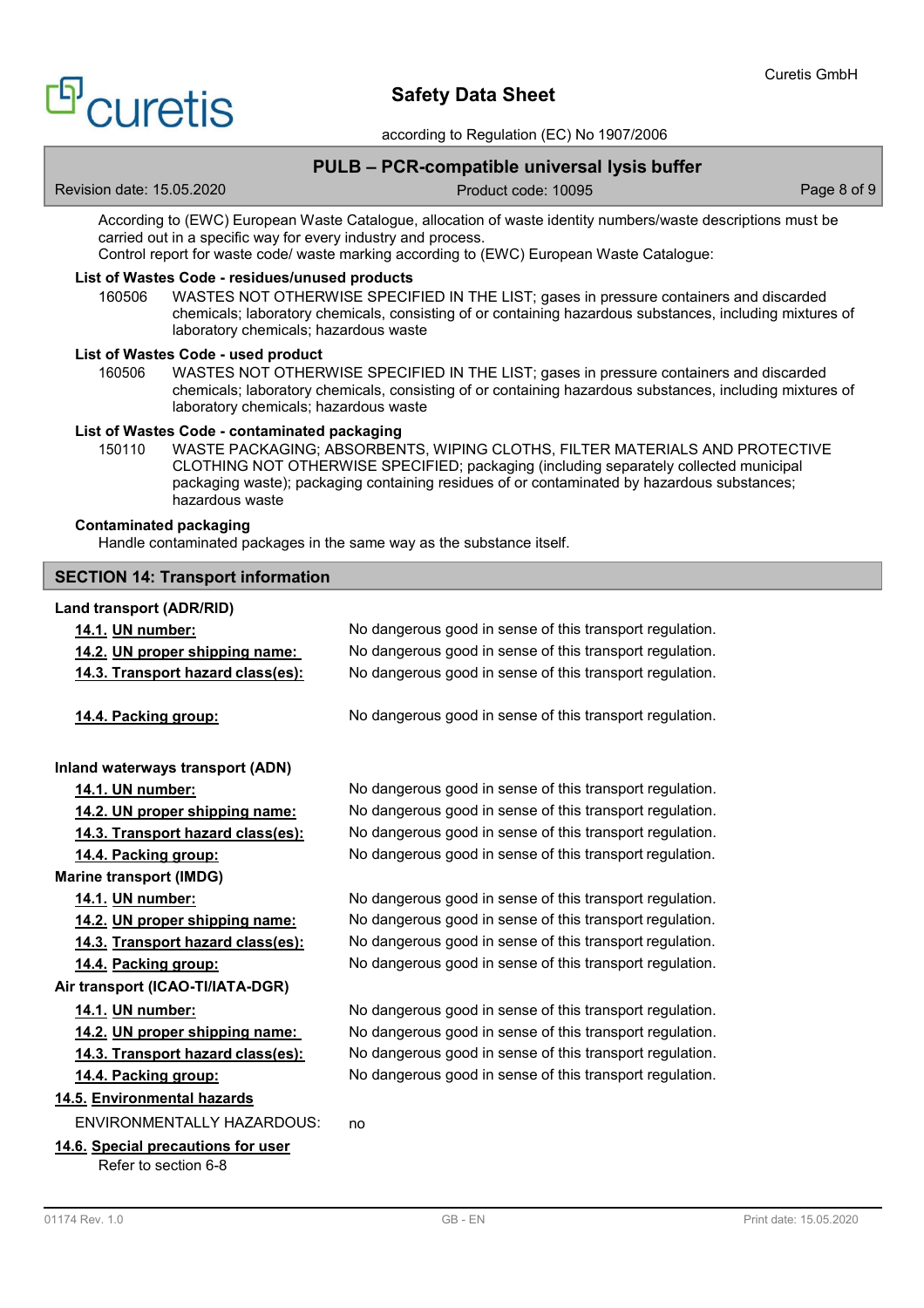# <sup>9'</sup>Curetis

# **Safety Data Sheet**

according to Regulation (EC) No 1907/2006

# **PULB – PCR-compatible universal lysis buffer**

Revision date: 15.05.2020 **Product code: 10095** Page 9 of 9

## **14.7. Transport in bulk according to Annex II of Marpol and the IBC Code**

not relevant

# **SECTION 15: Regulatory information**

# **15.1. Safety, health and environmental regulations/legislation specific for the substance ormixture**

## **EU regulatory information**

| Authorisations (REACH, annex XIV):                   |                                                                                      |
|------------------------------------------------------|--------------------------------------------------------------------------------------|
|                                                      | alpha.-[4-(1,1,3,3-tetramethylbutyl)phenyl]-.omega.-hydroxy-Poly(oxy-1,2-ethanediyl) |
| 2010/75/EU (VOC):                                    | No information available.                                                            |
| 2004/42/EC (VOC):                                    | No information available.                                                            |
| Information according to 2012/18/EU<br>(SEVESO III): | Not subject to 2012/18/EU (SEVESO III)                                               |
| <b>Additional information</b>                        |                                                                                      |
|                                                      |                                                                                      |

Safety Data Sheet according to Regulation (EC) No. 1907/2006 (amended by Regulation (EU) No 2019/957) The mixture is classified as hazardous according to regulation (EC) No 1272/2008 [CLP]. REACH 1907/2006 Appendix XVII, No (mixture): 3

## **National regulatory information**

Employment restrictions:

Water hazard class (D):

protection guideline' (94/33/EC). 1 - slightly hazardous to water

Observe restrictions to employment for juveniles according to the 'juvenile work

## **15.2. Chemical safety assessment**

For the following substances of this mixture a chemical safety assessment has been carried out:

## **SECTION 16: Other information**

## **Changes**

Rev. 1.0; Initial release: 15.05.2020

# **Abbreviations and acronyms**

ADR: Accord européen sur le transport des marchandises dangereuses par Route (European Agreement concerning the International Carriage of Dangerous Goods by Road) CAS Chemical Abstracts Service CLP: Classification, Labelling and Packaging of substances and mixtures DNEL: Derived No Effect Level d: day(s) EINECS: European INventory of Existing Commercial chemical Substances ELINCS: European LIst of Notified Chemical Substances ECHA: European Chemicals Agency EWC: European Waste Catalogue IARC: INTERNATIONAL AGENCY FOR RESEARCH ON CANCER IMDG: International Maritime Code for Dangerous Goods IATA: International Air Transport Association IATA-DGR: Dangerous Goods Regulations by the "International Air Transport Association" (IATA) ICAO: International Civil Aviation Organization ICAO-TI: Technical Instructions by the "International Civil Aviation Organization" (ICAO) GHS: Globally Harmonized System of Classification and Labelling of Chemicals GefStoffV: Gefahrstoffverordnung (Ordinance on Hazardous Substances, Germany) h: hour LOAEL: Lowest observed adverse effect level LOAEC: Lowest observed adverse effect concentration LC50: Lethal concentration, 50 percent LD50: Lethal dose, 50 percent